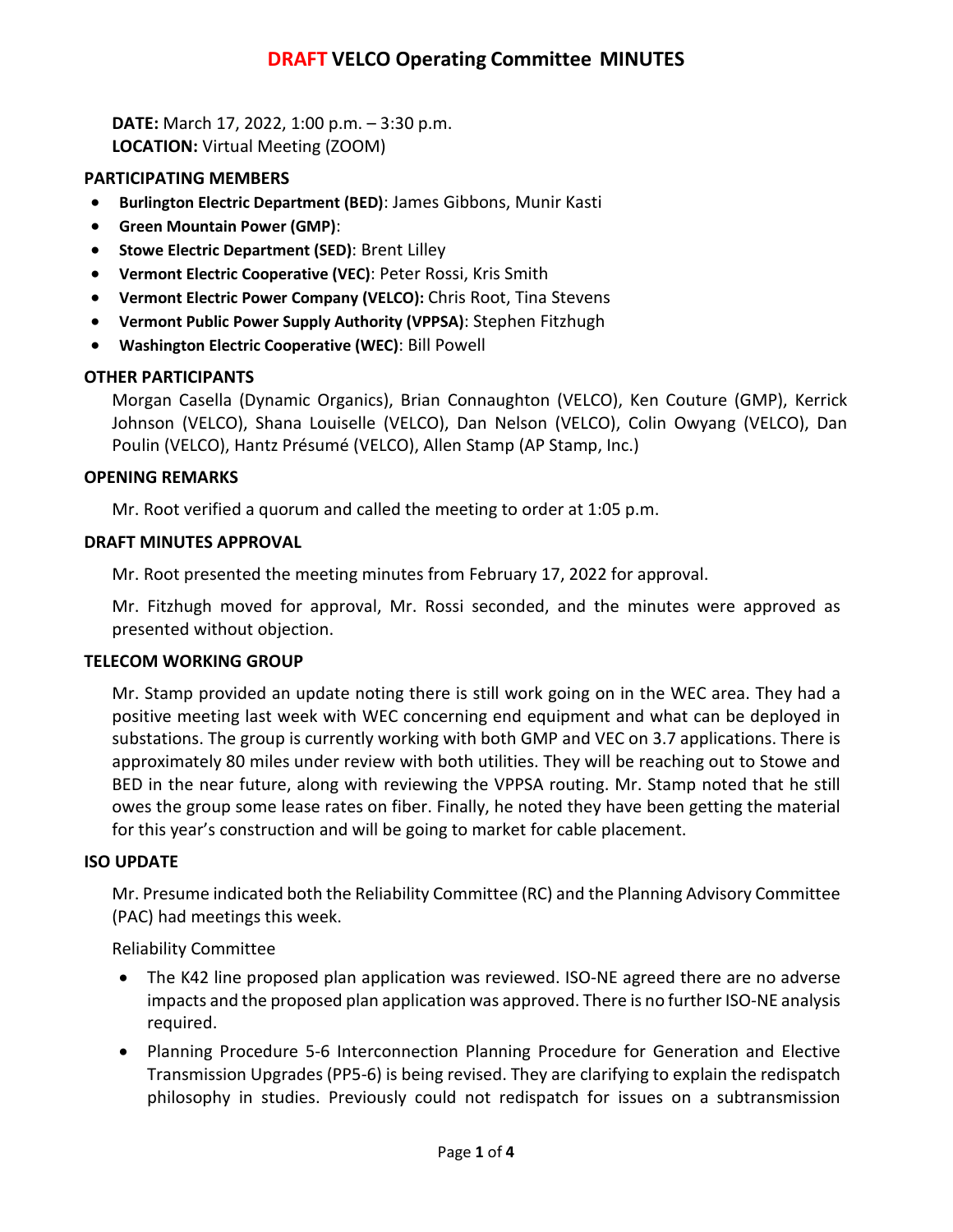# **DRAFT VELCO Operating Committee MINUTES**

system. Revising it to indicate the Transmission Planner can redispatch to avoid those issues. The problem is that Transmission Operators do not see the distribution connected resources nor have the ability to redispatch at the distribution level. Only the Maine control center has this ability. Therefore, can't rely on this procedure in Vermont.

• ISO-NE has started an analysis of extreme weather. This is being done as a first step to look at energy security for New England under extreme weather. They are working with EPRI and looking at both summer and winter. As part of the analysis, they looked at all the weather stations in New England. They saw extreme heat is occurring at a higher frequency and temperature variability is larger in winter than summer.

## Planning Advisory Committee

- The 2050 planning study is being reviewed. The preliminary results indicate that at the 2050 load level, approximately 50% of the lines in New England would be overloaded. The majority of the impacts were at the winter peak. The projected 2050 load level is 57,000 GW vs the 20,000 GW load level today. The majority of the overloads in northern New England were due to excess generation while the majority of overloads in southern New England were due to excess load.
- ISO-NE began the Future Grid Reliability Study last year, which is an Economic Study that examines the effects of changes to the future grid on operations and reliability of the system to identify system needs and possible ways to meet those needs. The study includes production cost analysis, ancillary services simulation, and resource adequacy analysis. ISO-NE found that net revenues for gas generators will be negative, which will result in uplift payments, and that resource adequacy will be an issue. This study is expected to continue into 2023.
- ISO-NE is completing its load forecast. The new forecast includes electric vehicle fleet. Looking 10 years out, the forecast is a little higher, a 1.4% increase in the next ten years in load.

### **LOAD SHED PROGRESS**

Ms. Stevens provided an update which included:

- Approaching the end of the winter months and fuel supplies appear to be adequate. An Energy Emergency is unlikely.
- The VT Winter Readiness group is going to continue to meet to discuss load shedding.
- The group will continue to explore how much load can be supported by HQ, provided HQ is available to help.
- The group will continue to work with non-control center loads to understand how they will participate in any extended load shed event.

## **PACIFIC NORTHWEST NATIONAL LABS (PNNL)**

Mr. Connaughton provided a presentation which included slides on the project background, project demonstration activity, project team and current status, OC subcommittee proposal and proposed subcommittee action plan. Mr. Connaughton indicated the project is likely to be awarded in the near future and would like to have the subcommittee formed by April. Those that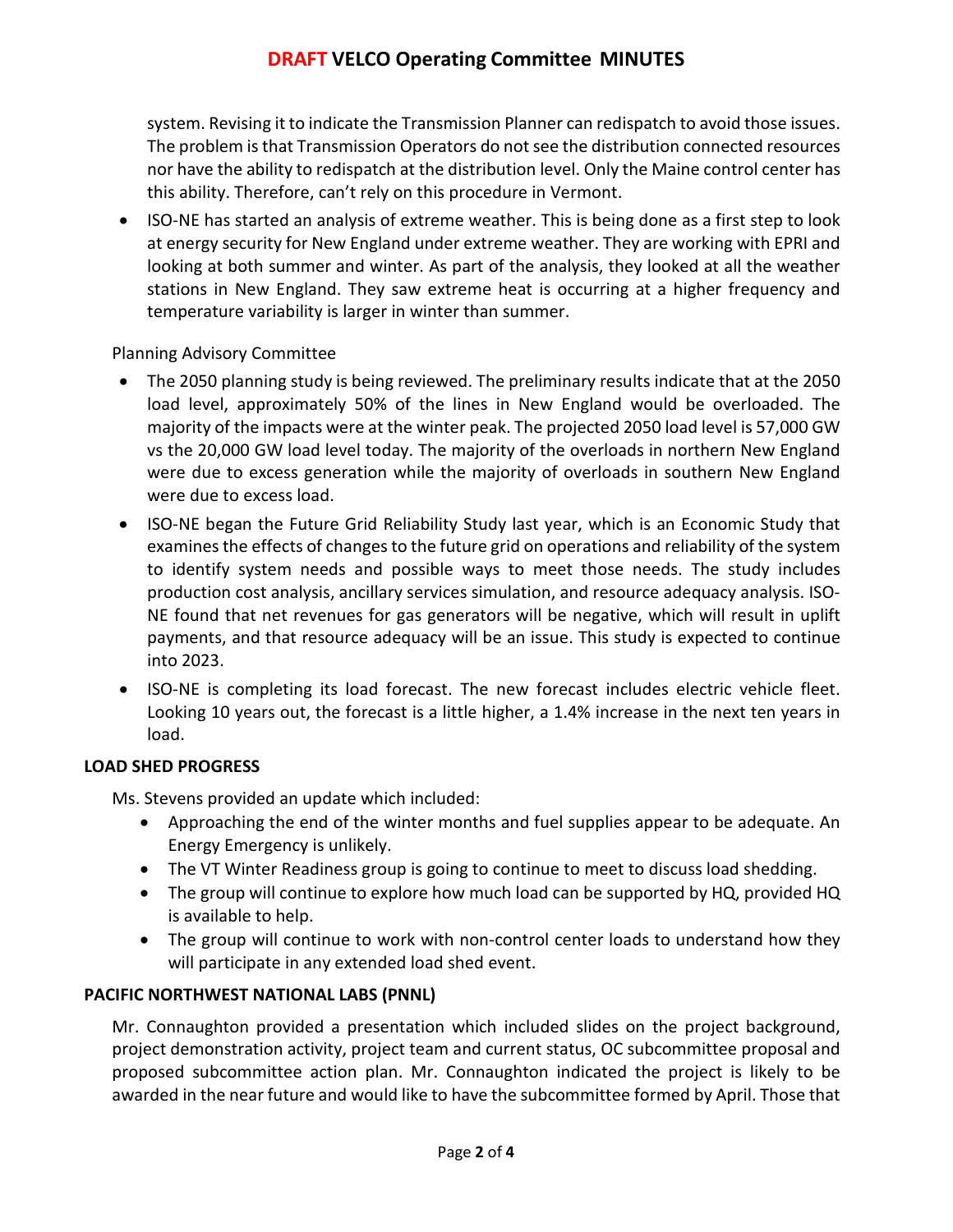# **DRAFT VELCO Operating Committee MINUTES**

would like to participate on the subcommittee should send their contact information to Mr. Connaughton by the end of March. The subcommittee is expected to meet monthly, with the kickoff meeting occurring in April. A summary of the project was requested and an excerpt of the project proposal was provided to the committee by Ms. Stevens after the meeting.

See presentation for details.

## **STRUCTURE REPLACEMENT – WEIGHTED AVERAGE**

To be presented at the next meeting.

### **FLORENCE AND NORTH RUTLAND PROJECT UPDATES**

Mr. Poulin provided updates on both the Florence and North Rutland projects.

The North Rutland project has begun, with commissioning expected in November 2022. The scope of work includes the following:

- Replacing the existing control building with a larger control building.
- Replacing the transformer high-side circuit switcher with a circuit breaker.
- Replacing and expanding the existing substation fence.
- Maintenance related improvements.
- Utilizing the existing 46kV for temporary power during construction and relocating the existing transformer.

The Florence project is expected to receive its CPG this month, with commissioning expected in June 2023. The scope of work includes the following:

- Replacing the existing 46kV radial bus substation with a new substation arranged in a 46kV ring bus configuration adjacent to the existing substation.
- Removing the existing 46kV radial bus substation after commissioning the new substation.
- Purchasing 3 acres of land from OMYA.
- Increasing the size of the existing capacitor bank form 5.4 MVAR to 10 MVAR.

See presentation for details.

### **TRANSMISSION ASKS RELATED TO FEDERAL INVESTMENTS/JOBS**

Mr. Johnson presented some slides highlighting federal funding opportunities that are the direct result of the federal \$1.2 trillion-dollar Infrastructure Investment and Jobs Act. Mr. Johnson made note of the following:

- 1. Section 40101 Preventing outages and enhancing the resilience of the electric grid.
- 2. Section 40103 Electric grid reliability and resilience research, development, and demonstration. Not really a fit for VELCO, but may be for others.
- 3. Section 40106 Transmission Facilitation Program.
- 4. Section 40107 Deployment of Technologies to Enhance Grid Flexibility.

Mr. Johnson also provided a link to the searchable database:

<https://www.whitehouse.gov/build/>